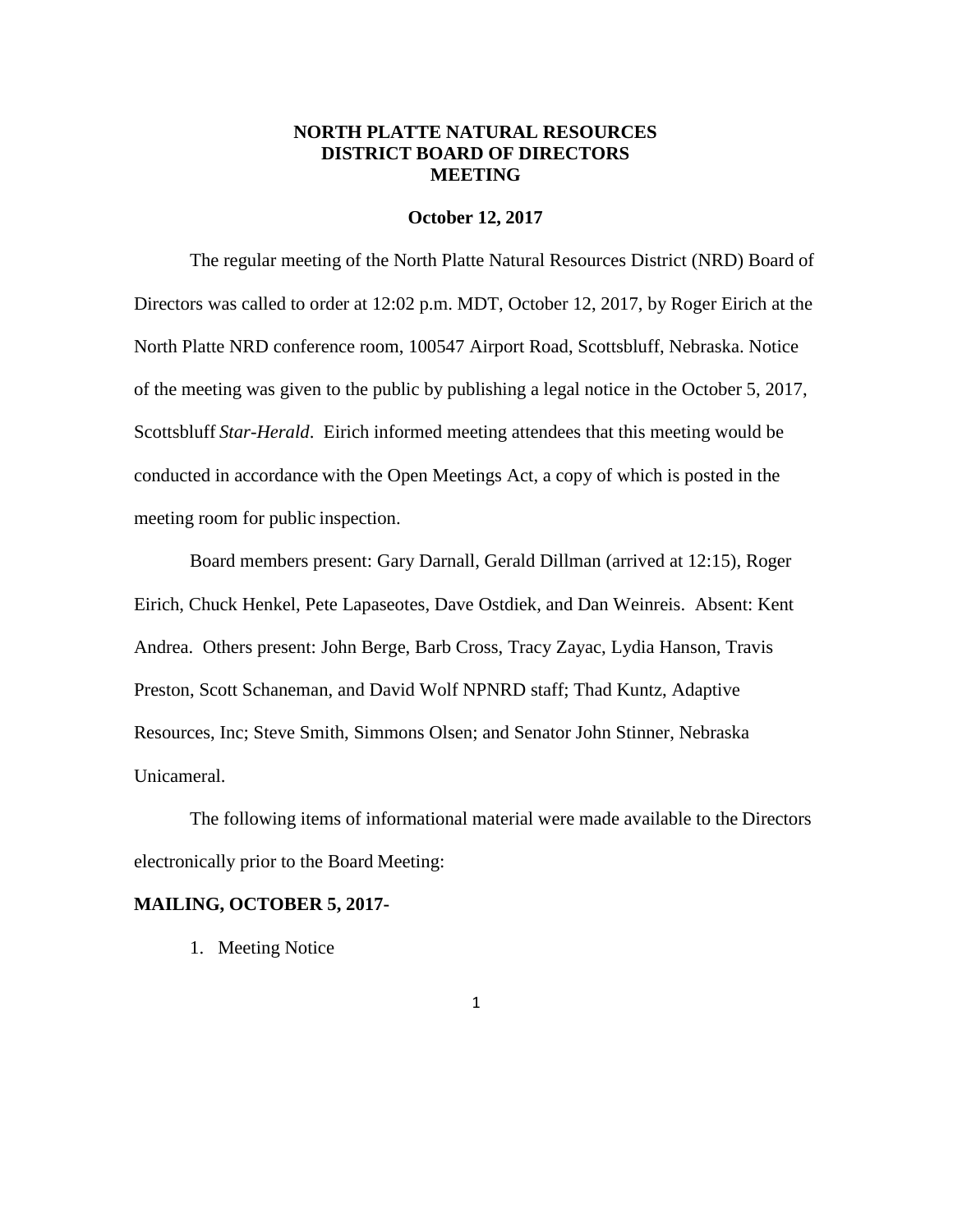- 2. Agenda
- 3. Minutes, North Platte Natural Resources District, Board of Directors, September 14, 2017.
- 4. Treasurer's Report (Preliminary)

The following items were provided to the Directors at the Board Meeting:

- 1. Agenda
- 2. North Platte Natural Resources Project Tour Materials.
- 3. Treasurer's Report
- 4. Minutes, North Platte Natural Resources District, Board of Directors, September 14, 2017.
- 5. Manager's Report
- 6. North Platte Natural Resources Nitrate Measurement Graphs for Banner County.
- 7. North Platte Natural Resources Monitoring Wells Historical Nitrate Levels Graph.
- 8. North Platte Natural Resources Select Monitoring Wells Historical Nitrate Levels Graph.
- 9. North Platte Natural Resources District, Policy Statement for Water Well Decommissioning Program.
- 10. North Platte Natural Resources District, Policies & Procedures for Handling Applications for Water Well Construction Permits.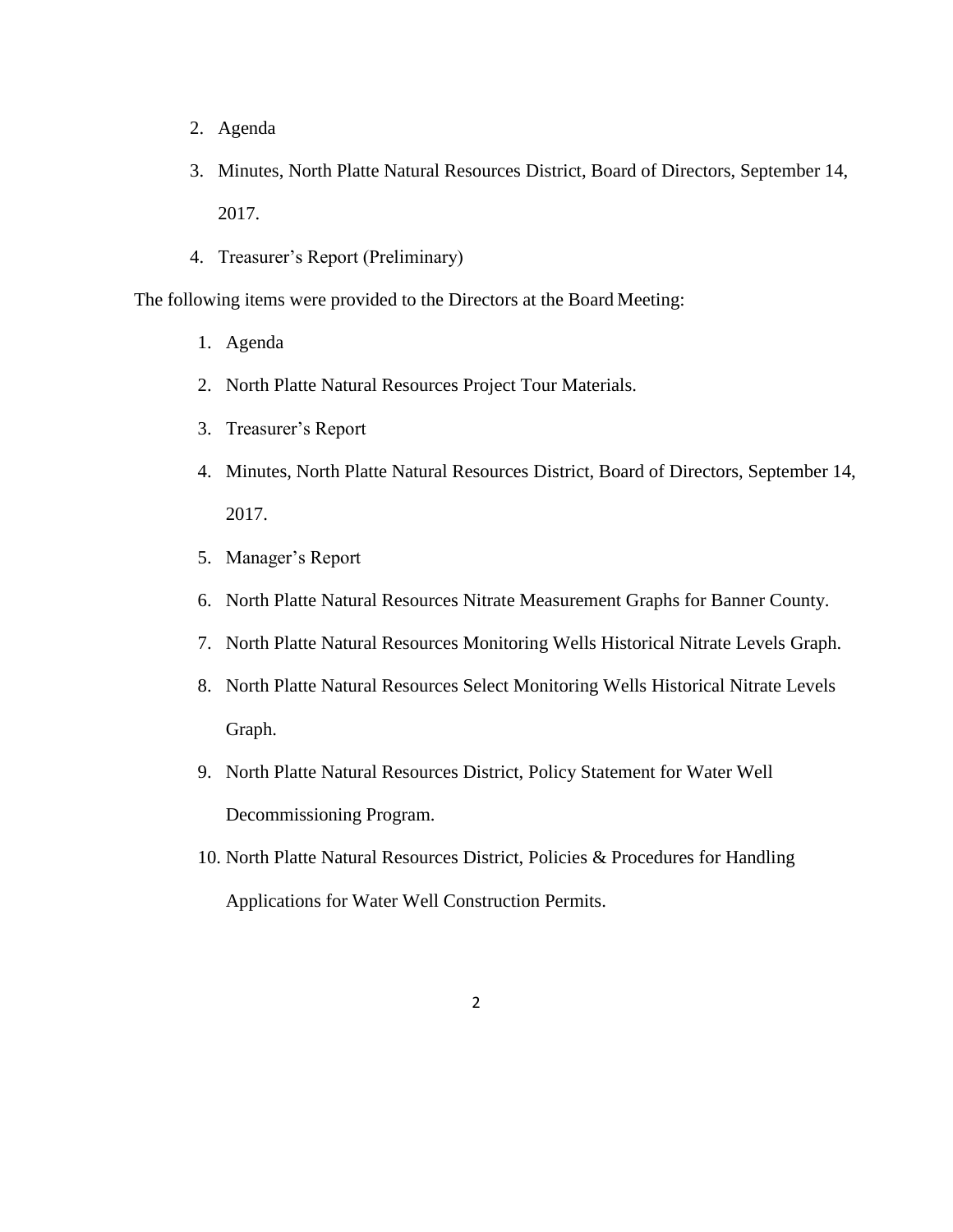11. North Platte Natural Resources District, Board of Directors delegating authorities to the General Manager, and his/her Assistant Manager.

## **3. Depart for Informational Tour of Projects for Area State Senators**

The Board and Senator John Stinner participated on a tour of various North Platte NRD water management projects. The sites that were toured included: the Minatare project, a telemetry site, the Rusch property, and a ground water quality sampling site. The Minatare project and Rusch temporary retirement are examples of the types of projects that can be funded by the extra levee authority that would be extended under LB 98.

# **4. Return from Informational Tour of Projects for Area State Senators**

The Board and Senator Stinner returned to the NRD conference room at 1:45 p.m.

MDT and continued the regular board meeting.

#### **5. Approval of Minutes of Previous Meeting**

The Board reviewed the minutes of the September 14, 2017, regular Board meeting.

Moved by Ostdiek, seconded by Lapaseotes, to approve the minutes of the September 14,

## 2017, regular Board meeting

## regular Board meeting. Motion passed.

Ayes: Darnall, Deines, Dillman, Eirich, Henkel, Lapaseotes, Ostdiek, Weinreis Nay: None Abstain: None Absent: Andreas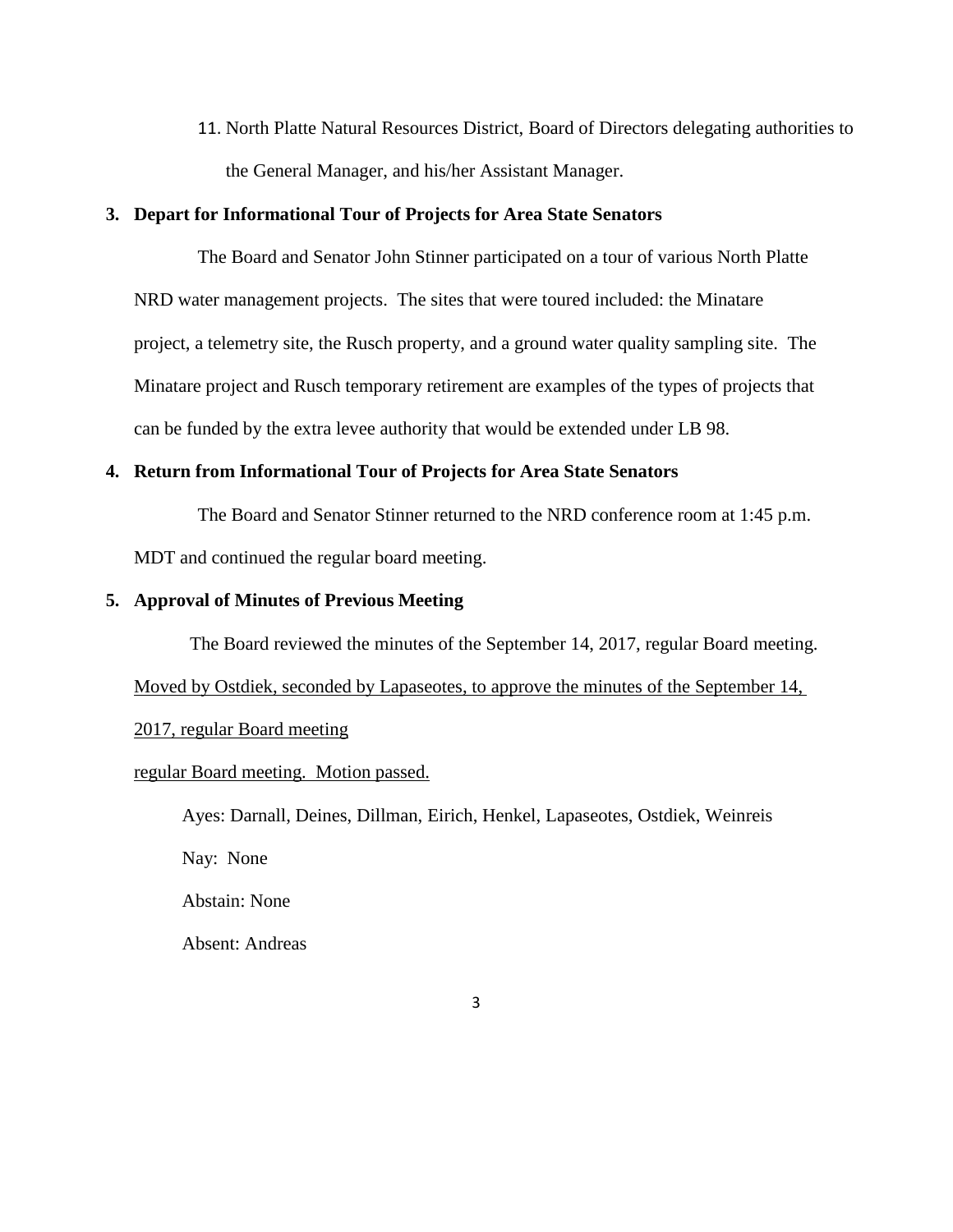#### **6. Treasurer's Report and Accounts Payable**

Dave Ostdiek reviewed the Treasurer's report with the Board. Moved by Dillman, seconded by Deines, to accept the Treasurer's report and pay the bills as listed. Motion passed.

Ayes: Darnall, Deines, Dillman, Eirich, Henkel, Ostdiek, Weinreis

Nay: None

Abstain: Lapaseotes

Absent: Andreas

## **7. Comments from the Public**

There were no comments from the public.

# **8. Manager's Report**

Berge reported he has counseled staff on being very detailed in information related to their credit card statements. Administrative staff are interested in having as much transparency as possible in our expenditures. All of the staff have completed harassment training.

Jackie Bishop is working with Dana Cole to get time scheduled with the board to go over the financial audit for FY 17. She has also been pulling policy statements that need to be updated and appropriate staff has been reviewing and updating. Those statements will be placed on upcoming agendas as possible to get them approved. The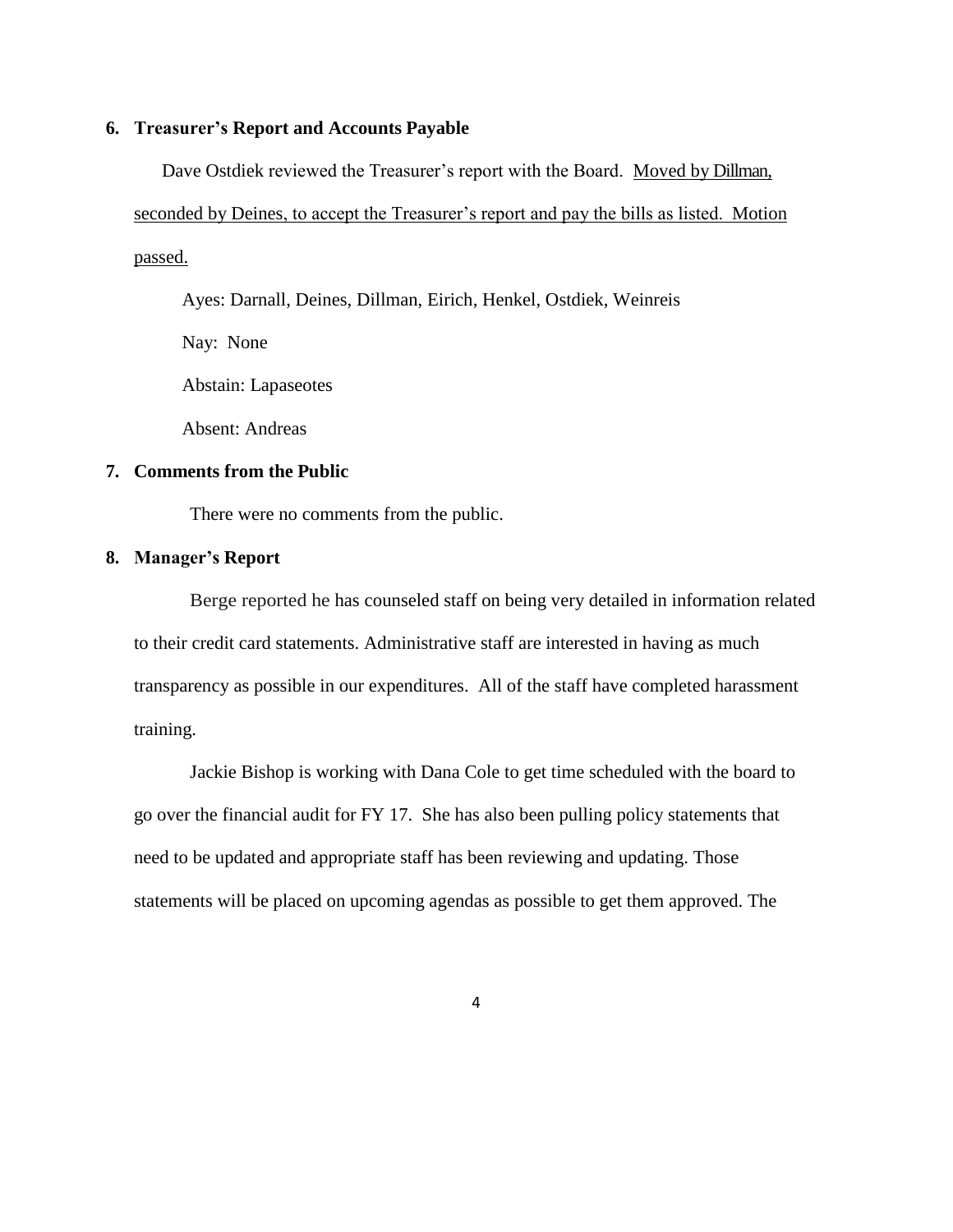Board has two on your agenda today. Kyle Ann Hopkins will begin reporting directly to Berge effective immediately.

The district had \$2.6 million available to us (requiring a 40% match) for the Water Resources Cash Fund, but given the staff's concerns about the long-term viability of match dollars, staff decided the District is going to forgo using about half of those dollars. With the reduction of \$300,000 from the budgeted Yensen Drain Project, the District will be able to access most of these funds with very little fiscal impact. To that end, the District is requesting \$558,583.65 to reimburse existing surface water, ground water, commingled lease, and retirement projects that we entered into for the purpose of reducing consumptive use in the District. That reimbursement is 60 percent of the historic total of payments made on those contracts, plus payments that the District will make in FY 2018. These include leases for Lake, CCPN Lapaseotes, Ziegler, Rogers, Meyers/Strauch, Everett/Clark, Rush, Schaneman, and LRK Farms.

Secondly, the project Ducks Unlimited on Blue Creek will be funded through Water Resources Cash Fund dollars. This is a \$675,000 project used to set aside approximately 400 acres of SW ground on Blue Creek, Hooper and Union ditches (\$325,000 of that is now grant money). The water will be impounded in catchments for habitat, maintaining historic return flows while accumulating consumptive use credit. This was initially a Water Sustainability Fund application that the District was pursuing with Ducks, but that application will be withdrawn as this other source of money is now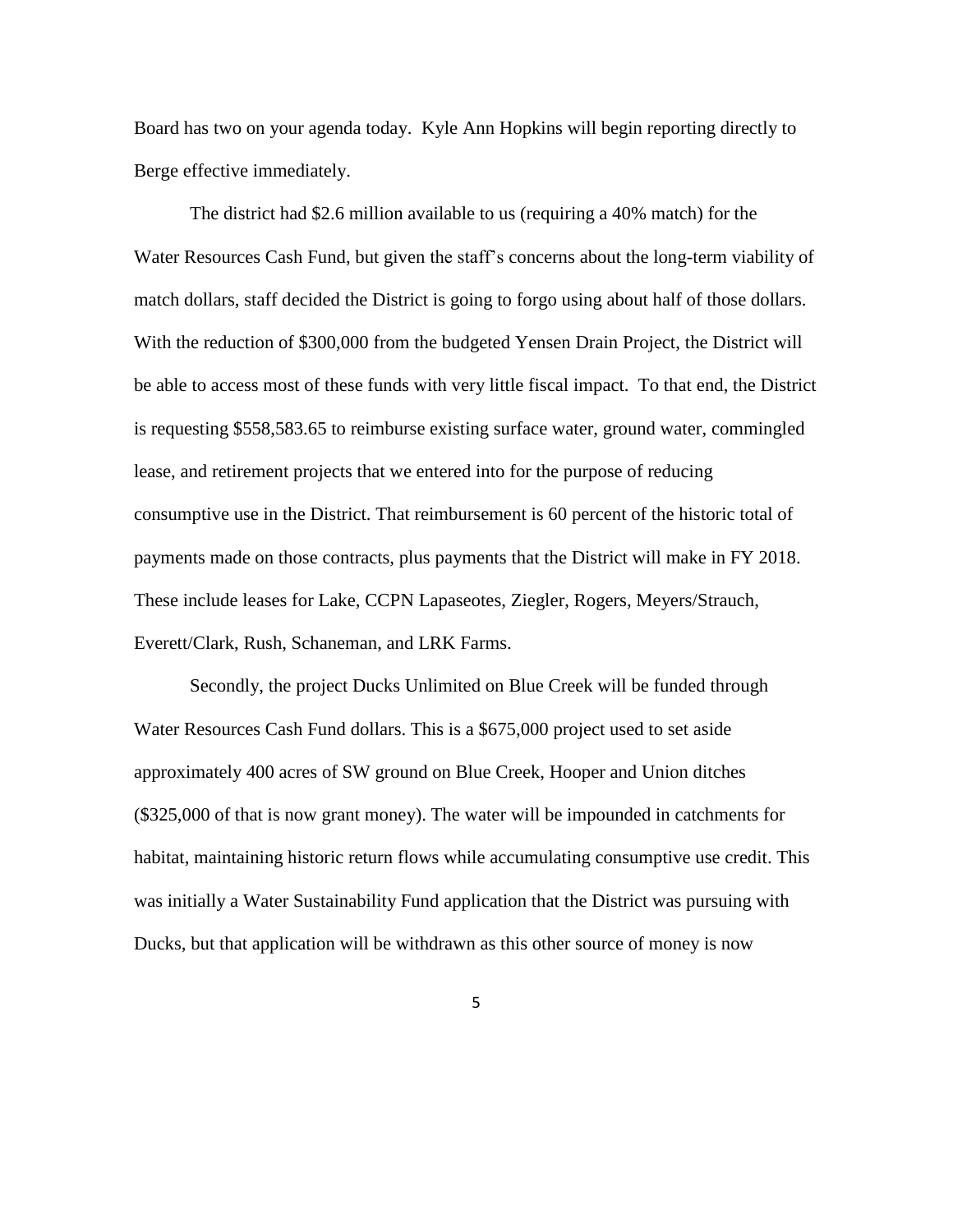available. The NRD will then build out surface water leases on Enterprise Irrigation District, Minatare Mutual Canal, and potentially Nine Mile/Wrangler. Total Water Resources Cash Fund Dollars requested for these expansions are \$420,000. The District's match will be \$280,000.

Finally, the NRD has approved to receive \$300,000 (matched by our \$200,000) to develop a new NRD cost-share program for technology upgrades/pivot package upgrades with the caveat that recipients of the cost-share agree to an allocation reduction through an EPIC-like contract.

Ducks Unlimited has rescinded the application for funds for the Blue Creek Project in light of the project being funded by PBC/Water Resources Cash Fund dollars. The District still has a joint application with Upper Niobrara White NRD and South Platte NRD for WSF funds for technology improvements in our District. The Bureau of Reclamation grant that we received two years ago for flow meter installation in the FA has expired. Given an overestimation in the number of meters that needed to be installed, the District had an excess of funds and will likely be returning approximately \$17,500 to the US Treasury.

Velosys and AMCi are continuing to work on the development of the landowner dashboard for telemetry. This project will be complete by the end of the calendar year. Staff is still anticipating having an additional 600 telemetry units installed by March of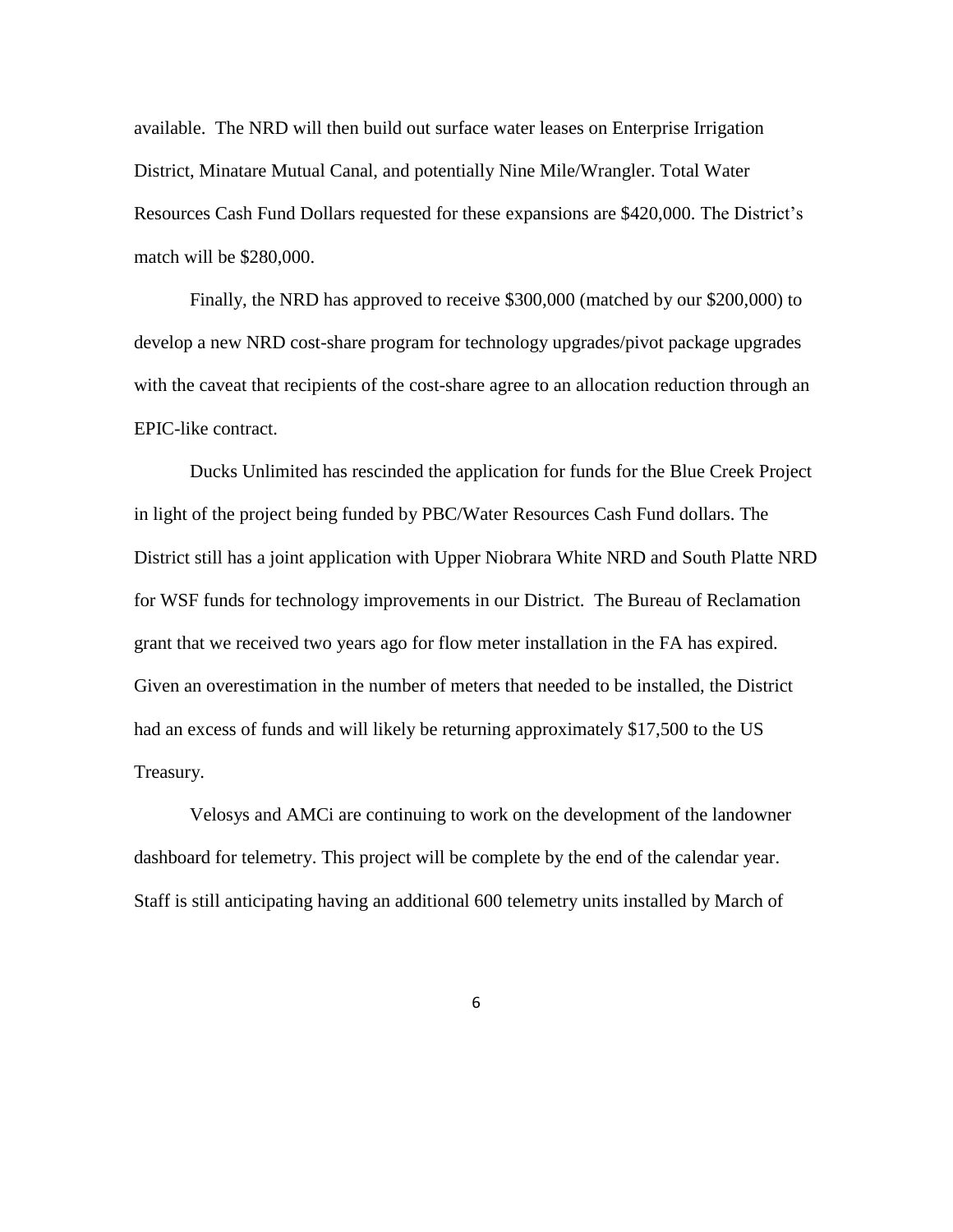2018, leaving approximately \$126,000 for installs of an additional 100 meters in the later part of 2018 or the very beginning of 2019.

On October 2, the DAMP ILCA Board, comprised of NPNRD and DNR voted to dissolve the ILCA as the DAMP grant is spent and the project complete. As of this report, the field staff is reading approximately 135-150 meters per day. The staff is responsible for reading several hundred more meters this year, and weather permitting, there will be no issue with completing these meters by the end of the month.

Berge was informed by NRCS that they had money available and committed to the Yensen Drain repairs that the District had planned for this fiscal year. That will free up nearly \$300,000 in our just-passed budget committed to the repairs. The money will be redirected to match and access more of the Water Cash Resources Fund dollars that are available to NPNRD through the Platte Basin Coalition. A team of engineers from NRCS will be out on

October 16 to survey the needed repairs and go over plans with staff and landowners.

The District has been working with the Platte River Recovery Implementation Program (PRRIP) to provide information on projects that might be helpful to their cause and/or have mutual benefits for the NPNRD. This includes coordinating communications with area surface water (SW) districts. After attending an informational presentation on hazard mitigation that was presented by JEO staff, Berge approached them about helping to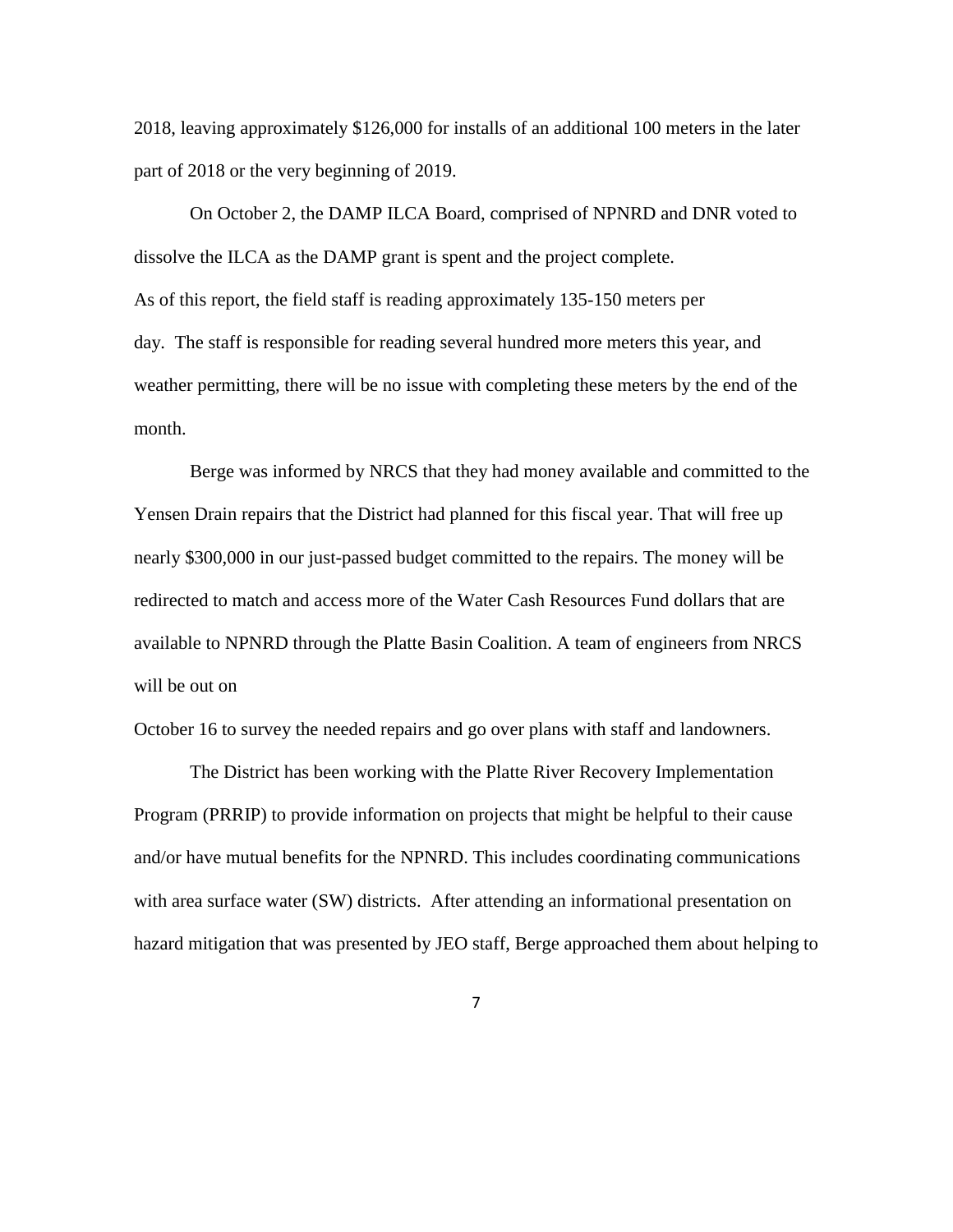identify mitigation dollars for drain/dam repairs in our District to assist SW Districts in repairing infrastructure before disasters occur.

Berge has had several conversations with concerned landowners in the vicinity of the proposed redi-mix plant, and will be attending two hearings with the Planning and Zoning Commission to learn more about the project and see if the District can't get some clarity on the issues involved. He has been contacted by a number of landowners around the proposed site of the new Gering landfill expressing concern about its placement. Scott Schaneman and Berge went and toured the site and have referred a number of their concerns to the city for their response.

Berge will be graduating from Water Leaders Academy on November 17 in Nebraska City. He will be the third graduate from this program from this District in three years. There are a number of people interested in attending next year.

The District is now entering the fifteenth month of planning. Berge will be meeting with other Platte Basin Managers on October 31 to discuss the target numbers for this increment. NRD Managers have also been asked to put together a financial accounting of all of their investments to date and the amount of water saved for those investments. Staff will present those at the November meeting.

Bishop, Kyle Ann Hopkins, Dave Ostdiek and Berge attended the fall conference in Kearney at the end of September. Berge will be attending a Climate Change and Energy Policy Seminar at Harvard October 15-22.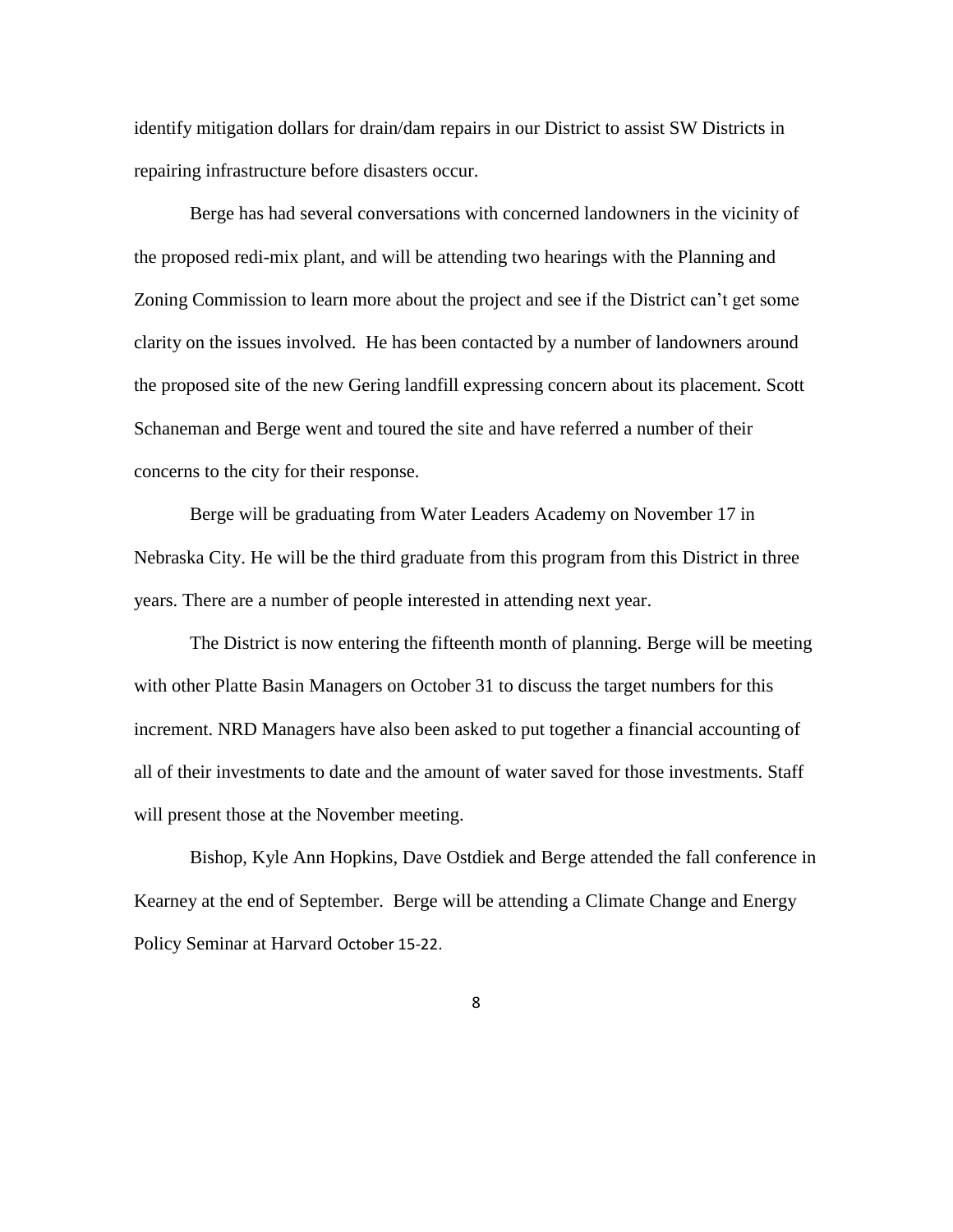## **9. Water Quality Presentation**

During the tour, Carolyn Hudson demonstrated a water quality sampling test for the Board and Senator Stinner. She went over the tools that are used, the process of extracting the sample, and how the sample is stored to keep it from being contaminated. Once back at the office, Hudson reported how the NRD deals with nitrates and how the data is utilized by many different organizations. She then demonstrated how to use the hydrographs and nitrate graphs on any of the District's monitoring wells.

## **10. Consideration of Well Decommissioning Policy Statement.**

Staff has updated the well decommissioning policy statement to more accurately reflect current procedures. Staff recommend to the Board that they approve the policy statement. Moved by Henkel, seconded by Ostdiek, to approve the revised well decommissioning policy statement. Motion passed.

Ayes: Darnall, Deines, Dillman, Eirich, Henkel, Lapaseotes, Ostdiek, Weinreis Nay: None

Abstain: None

Absent: Andreas

# **11. Consideration of Well Permit Policy Statement**

Staff have also updated the Well Policy Statement to reflect current procedures, rules updates, and new statues. Staff recommended approving the new policy statement. Moved by Dillman, seconded by Ostdiek, to approve the revised well permit policy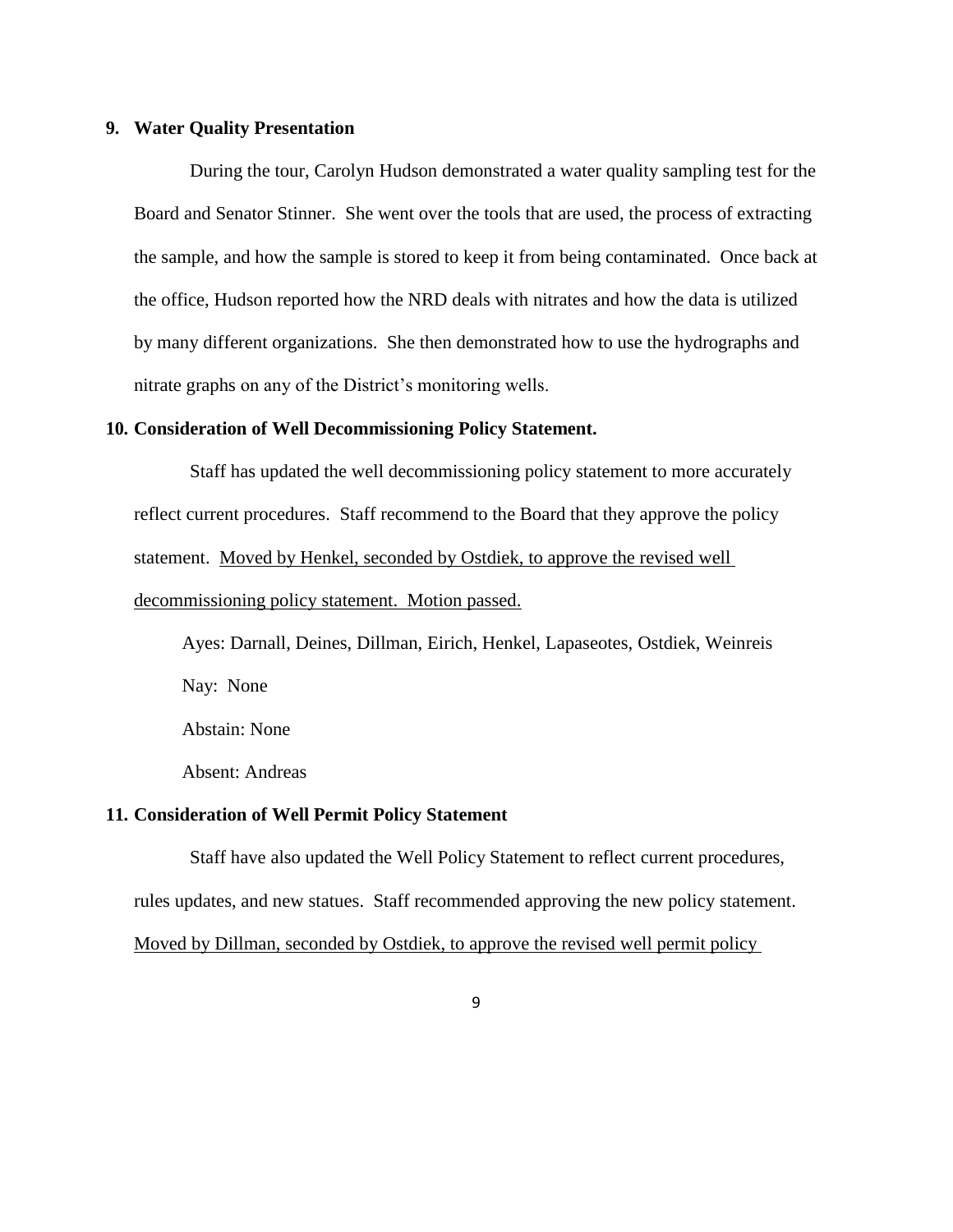#### statement. Motion passed.

Ayes: Darnall, Deines, Dillman, Eirich, Henkel, Lapaseotes, Ostdiek, Weinreis Nay: None Abstain: None

Absent: Andreas

# **12. Consideration of Delegation of Certain Authorities to the General Manager.**

The past three chairmen have informally delegated the following authorities to the general manager, and Berge wants to have formal Board approval. The authorities would to approve: (1) cost-share applications; (2) well decommissioning applications; (3) well permits; (4) Lease agreements for retirements; (5) make purchases through Board action, and (6) and to apply for grants. Berge reiterated that the Board already approves these actions through the budget process, lease rates, and policy statements, but he wants to have specific board action to codify the authority. Moved by Deines, seconded by Weinreis, to grant the above mention authorities to the general manager. Motion passed.

Ayes: Darnall, Deines, Dillman, Eirich, Henkel, Lapaseotes, Ostdiek, Weinreis Nay: None

Abstain: None

Absent: Andreas

## **13. Adjourn**

Moved by Henkel, seconded by Lapaseotes, to adjourn at 2:43 p.m., MDT.